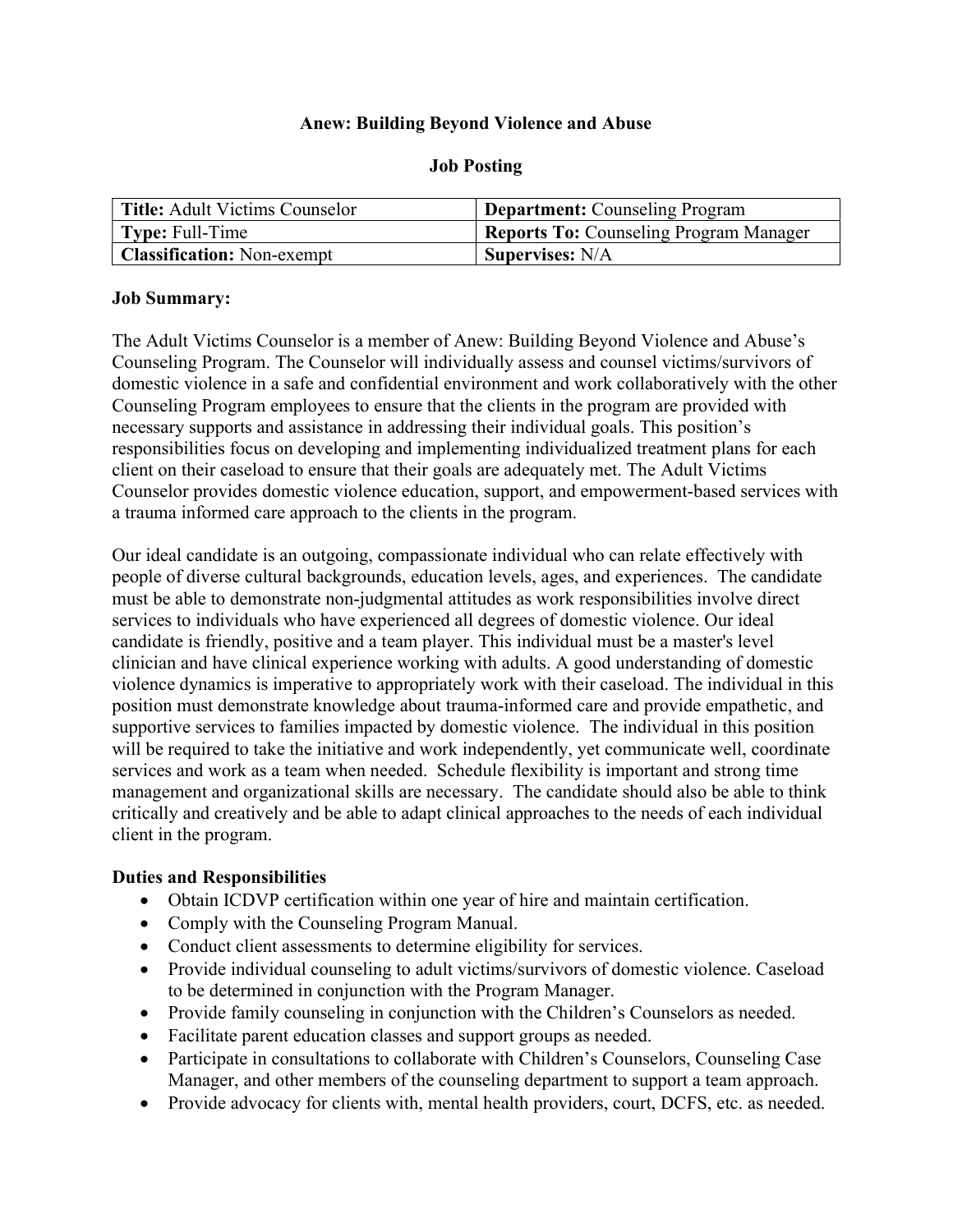- Meet with Counseling Program Manager for clinical case supervision.
- Maintain and submit all case related documentation per established deadlines.
- Complete and submit weekly employment related paperwork per established deadlines.
- Provide statistical data to Program Manager as needed.
- Participate in and represent Anew at various networking committees as assigned.
- Participate in planning and implementing client activities.
- Attend all required Counseling program meetings.
- Attend Anew All-Staff meetings.
- Attend additional trainings and other DV-related meetings as assigned by the program manager.
- Assist with trainings, community outreach, and special projects as assigned.
- Work with other staff to maintain open communication and develop a team approach.
- All other duties as assigned.

## Qualifications

- Master's Degree in Counseling, Social Work, or related field
- LSW or LPC preferred
- At least 1 year counseling experience preferred
- Familiarity with DSM-V
- Completed 40-Hour Domestic Violence Training, preferred. Will be provided by Anew, if needed
- Proficiency in basic computer programs including Microsoft Word, Excel and Windowsbased databases
- Knowledge of domestic violence dynamics, trauma informed care and the effects on children
- Ability to work independently and apply critical thinking skills.
- Excellent written and verbal communication skills and interpersonal skills.
- Detail oriented with strong problem-solving skills.
- Strong organizational and time management skills.
- Ability to work well as a team member and effectively communicate with others.
- Ability to handle sensitive information in a confidential manner required.
- Ability to adhere to the Anew value statements
- Must be able to operate general office equipment.
- Must have reliable transportation, proof of insurance, and a valid driver's license.
- Must be able to stand/walk for periods of time and lift up to 25 lbs.
- Flexibility in scheduling is a must. Some evenings and possible Saturday hours required.

# Compensation and Benefits

The compensation for this position is \$21/hour for 35 hours/week. Anew offers benefits including 14 paid holidays; 20 days of Paid Time Off (PTO) annually; medical, dental and vision insurance; life, short-term and long-term disability; and the ability to contribute to our 403(b) plan. This position is also eligible for Aflac benefits plans.